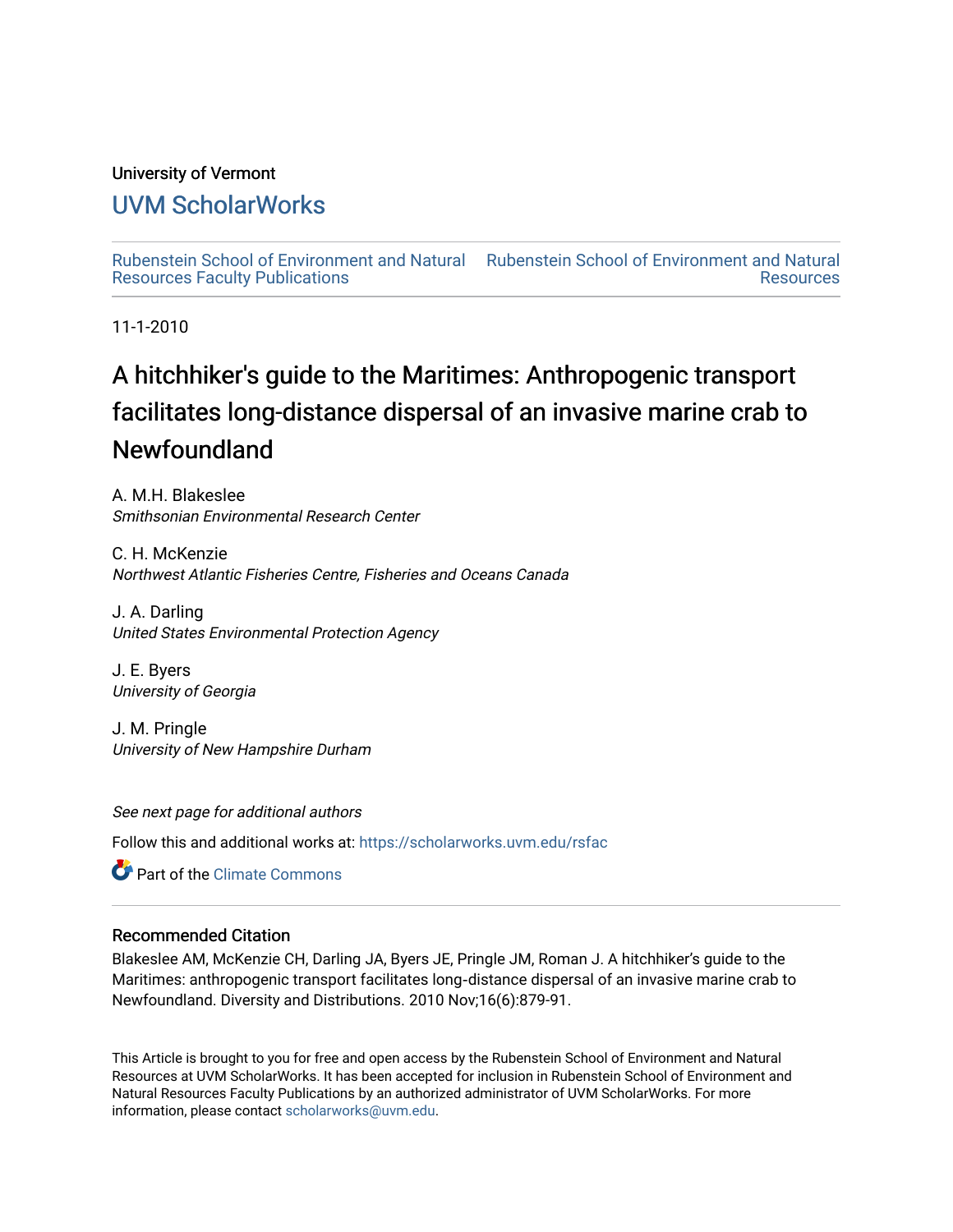## Authors

A. M.H. Blakeslee, C. H. McKenzie, J. A. Darling, J. E. Byers, J. M. Pringle, and J. Roman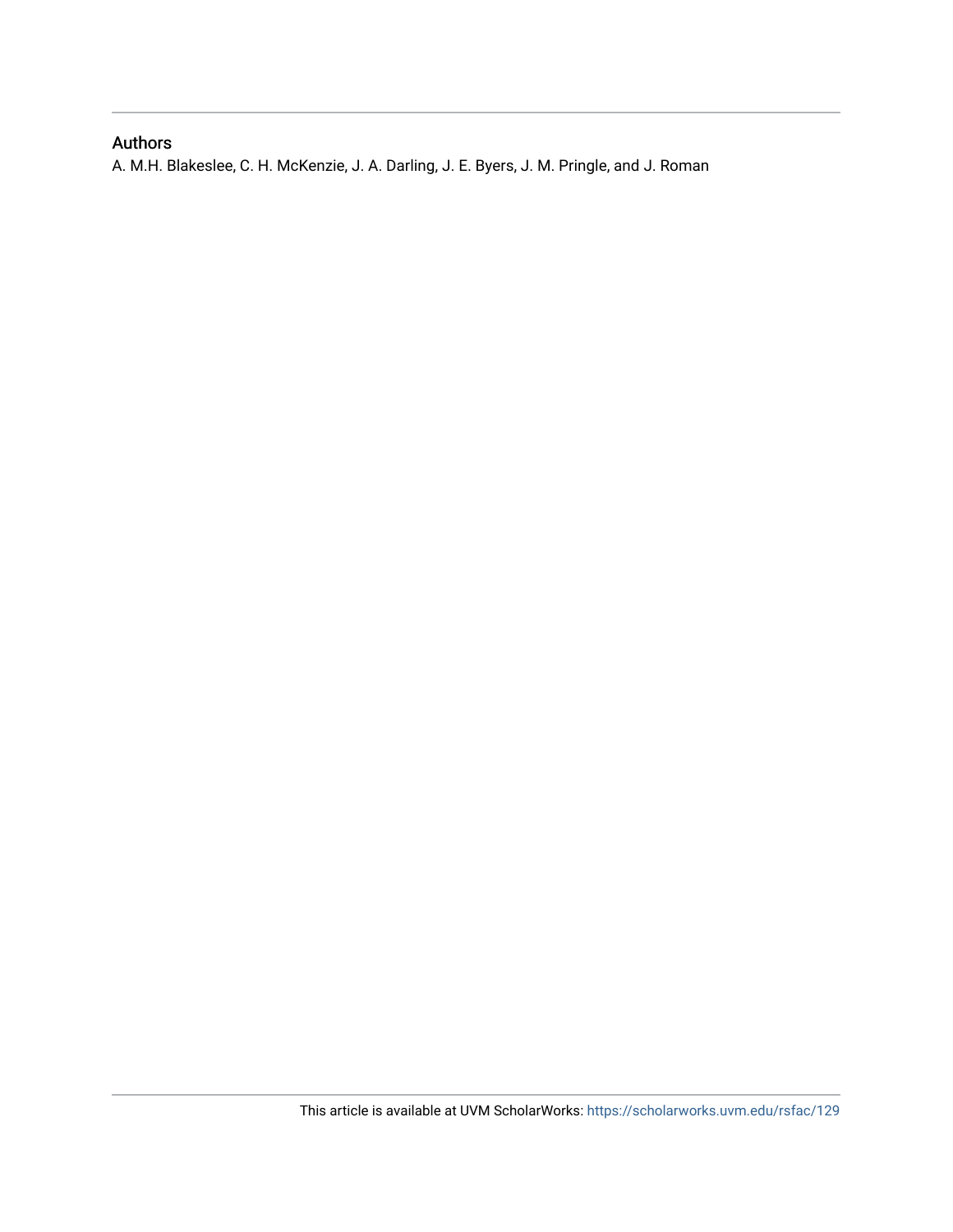

## A hitchhiker's guide to the Maritimes: anthropogenic transport facilitates long-distance dispersal of an invasive marine crab to Newfoundland

A. M. H. Blakeslee<sup>1</sup>\*, C. H. McKenzie<sup>2</sup>, J. A. Darling<sup>3</sup>, J. E. Byers<sup>4</sup>, J. M. Pringle<sup>5</sup> and J. Roman<sup>6</sup>

<sup>1</sup>Marine Invasions Laboratory, Smithsonian Environmental Research Center, Edgewater, MD 21037, USA, <sup>2</sup>Northwest Atlantic Fisheries Centre, Fisheries and Oceans Canada, 80 White Hills, St. John's, NL A1C 5X1, Canada, <sup>3</sup>Molecular Ecology Research Branch, National Exposure Research Laboratory, US Environmental Protection Agency, 26 Martin Luther King Drive, Cincinnati, OH 45268, USA, <sup>4</sup>Odum School of Ecology, University of Georgia, 140 E. Green St., Athens, GA 30602, USA, <sup>5</sup>Institute for the Study of Earth, Ocean and Space, University of New Hampshire, 39 College Road, Durham, NH 03824, USA, <sup>6</sup>Gund Institute for Ecological Economics, University of Vermont, 617 Main Street, Burlington, VT 05443, USA

\*Correspondence: A. M. H. Blakeslee, Marine Invasions Laboratory, Smithsonian Environmental Research Center, Edgewater, MD 21037, USA. E-mail: blakesleea@si.edu

## ABSTRACT

Aim To determine timing, source and vector for the recent introduction of the European green crab, Carcinus maenas (Linnaeus, 1758), to Newfoundland using multiple lines of evidence.

Location Founding populations in Placentia Bay, Newfoundland, Canada and potential source populations in the north-west Atlantic (NWA) and Europe.

Methods We analysed mitochondrial and microsatellite genetic data from European and NWA populations sampled during 1999–2002 to determine probable source locations and vectors for the Placentia Bay introduction discovered in 2007. We also analysed Placentia Bay demographic data and shipping records to look for congruent patterns with genetic analyses.

**Results** Demographic data and surveys suggested that *C. maenas* populations are established and were in Placentia Bay for several years (c. 2002) prior to discovery. Genetic data corroboratively suggested central/western Scotian Shelf populations (e.g., Halifax) as the likely source area for the anthropogenic introduction. These Scotian Shelf populations were within an admixture zone made up of genotypes from both the earlier (early 1800s) and later (late 1900s) introductions of the crab to the NWA from Europe. Placentia Bay also exhibited this mixed ancestry. Probable introduction vectors included vessel traffic and shipping, especially vessels carrying ballast water.

Main conclusions Carcinus maenas overcame considerable natural barriers (i.e., coastal and ocean currents) via anthropogenic transport to become established and abundant in Newfoundland. Our study thus demonstrates how non-native populations can be important secondary sources of introduction especially when aided by human transport. Inference of source populations was possible owing to the existence of an admixture zone in central/western Nova Scotia made up of southern and northern genotypes corresponding with the crab's two historical introductions. Coastal vessel traffic was found to be a likely vector for the crab's spread to Newfoundland. Our study demonstrates that there is considerable risk for continued introduction or reintroduction of C. maenas throughout the NWA.

## Keywords

Anthropogenic introduction, biological invasions, Carcinus maenas, microsatellite loci, mitochondrial DNA, Newfoundland, north-west Atlantic.

## INTRODUCTION

Documenting the source of invasive species can be difficult, especially if an invader has numerous potential sources or is

Published 2010 DOI: 10.1111/j.1472-4642.2010.00703.x This article is a US Government Work and is in the public domain in USA www.blackwellpublishing.com/ddi 879

ling, 2007). Even recent or highly conspicuous non-native species often need several lines of evidence to piece together invasion histories (Geller et al., 1997; Saltonstall, 2002;

lacking a well-documented invasion history (Roman & Dar-

A Journal of Conservation Biogeography

A Journal of Conservation Biogeography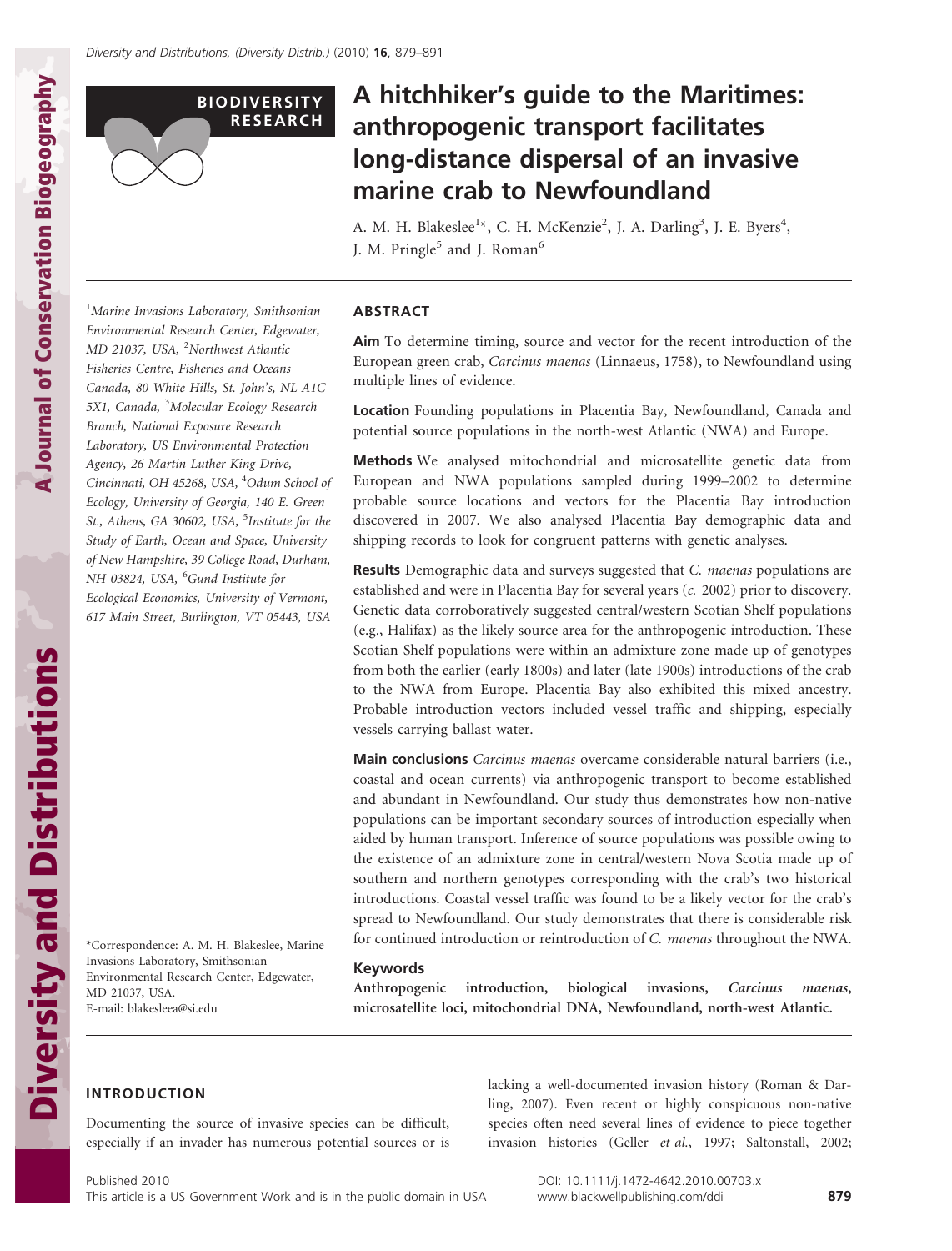Blakeslee et al., 2008; Geller et al., 2010). As such, it might take years or even centuries before ambiguous invasions can be properly resolved or at least better understood (e.g., Ruiz et al., 2000; Wonham & Carlton, 2005; Brawley et al., 2009).

The recent discovery of the globally invasive European green crab, Carcinus maenas (Linnaeus, 1758), in Newfoundland, Canada (Best et al., 2009; McKenzie et al., 2010) is one of these problematic cases. The crab is widespread throughout the North Atlantic, with several viable vectors, and at present is found on almost every continent across the globe (Carlton & Cohen, 2003). Its first non-native record is from the early 19th century in the north-eastern United States (Say 1817), where it was probably transported via rock ballast or hull fouling (Behrens Yamada, 2001). Over the next 100 years, the crab spread north through the Gulf of Maine, finally reaching the Canadian border in 1951. Populations spread around the Bay of Fundy and southeastern Nova Scotia in the 1960s and were eventually observed in north-eastern Nova Scotia in the 1990s (Carlton & Cohen, 2003). Initially, it appeared as if the north-eastern populations were the result of a range expansion from the south (Audet et al., 2003); however, Roman (2006) discovered that the northern populations were actually from a cryptic secondary introduction event, probably originating from northern Europe. Carcinus maenas was thus able to bypass a challenging advection obstacle (i.e., predominantly southerly alongshore currents) to successfully establish in north-eastern Canada (Pringle et al., in prep.).

While now found throughout much of the Canadian Maritimes, the green crab had been absent from coastal waters of Newfoundland until recently. In August 2007, a mixed population of juvenile and adult crabs was discovered in North Harbour (NH), Placentia Bay, in south-eastern Newfoundland (Klassen & Locke, 2007). According to fishermen accounts [reported to Canadian Department of Fisheries and Oceans (DFO) officials], crabs similar in appearance had been observed for c. 4 years prior to these official records. More extensive surveys conducted in September 2007 detected crabs at several other Placentia Bay sites, sometimes in high abundance (McKenzie et al., 2007).

Based on this evidence, the green crab has likely been in Newfoundland for several years, yet how it arrived and where it came from remains unclear. It is unlikely that the colonization occurred via natural current-driven dispersal from eastern Nova Scotia because ocean circulation is dominated by the southwest-ward flow from the Gulf of St. Lawrence and Newfoundland shelf (Han et al., 1999); thus crab larvae would be carried in the wrong direction. Alternatively, numerous human activities might have transported the crab, such as commercial shipping, recreational boating or fishing, as these are all active, potential vectors into Newfoundland waters. Resolving source populations for the introduction is also complicated by the crab's invasion history in the north-west Atlantic (NWA) – C. maenas has had at least two introduction events from Europe (Roman, 2006), and its successful establishment in the eastern United States and Atlantic Canada

provide numerous sources for intracoastal anthropogenic movements. Thus, there are two probable source regions: the crab's native European range or introduced populations from the NWA.

Genetic tools are useful in resolving invasion histories, helping to determine likely source locations and suggesting natural or anthropogenic vectors (Roman, 2006; Blakeslee et al., 2008; Darling et al., 2008; Geller et al., 2010). As such, we analysed genetic data from European and NWA populations to determine the probable source and vector for the Placentia Bay introduction using multiple loci from mitochondrial and microsatellite nuclear genes. We also obtained demographic data and shipping records for Placentia Bay to determine whether congruent patterns existed with our genetic analyses – shown to be an effective paired analysis in other studies (e.g., Brawley et al., 2009).

## METHODS

## Sampling

## North Atlantic sampling

Our NWA data come from sampling performed 1999–2002 by J.R. (these samples were included in Roman, 2003, 2006) from 34 sites ranging from Louisbourg, Nova Scotia to Freeport, New York (Table 1). For comparison to Europe, we used previously published sequences and distribution data from Roman & Palumbi (2004) collected during the years 1999– 2001 from 14 sites ranging from Trondheim, Norway, to Palmones, Spain, and including the British Isles, Faeroe Islands and Iceland. Our study focuses on NWA and European samples collected during the years 1999–2002 because crabs sampled during this period would most closely represent potential predecessors for the population(s) of crabs found in Newfoundland. Fish harvesters reported finding the crab in Placentia Bay for c. 4 years prior to the first official reporting in 2007 (McKenzie, pers. comm.), and studies conducted in Placentia Bay in 1997–99 on juvenile cod in eel grass beds (Robichaud & Rose, 2006; Robichaud, pers. comm.) and in 2002 on rock crab (Cancer irroratus) (DFA 2002) found no indication of green crabs. Both sets of information conservatively suggest that C. maenas was unlikely to have been present in Newfoundland prior to 2002; thus, samples from 1999 to 2002 likely include individuals that directly contributed to initial founding populations in Placentia Bay.

## Newfoundland surveys and sampling

A province-wide aquatic invasive species survey was conducted in September 2007 following the discovery of C. maenas in Placentia Bay (McKenzie et al., 2007; Fig. 1). This survey was led by DFO in collaboration with Memorial University of Newfoundland (MUN) and the Provincial Department of Fisheries and Aquaculture (DFA) (Fig. 1). A combination of methods was used to assess the distribution and abundance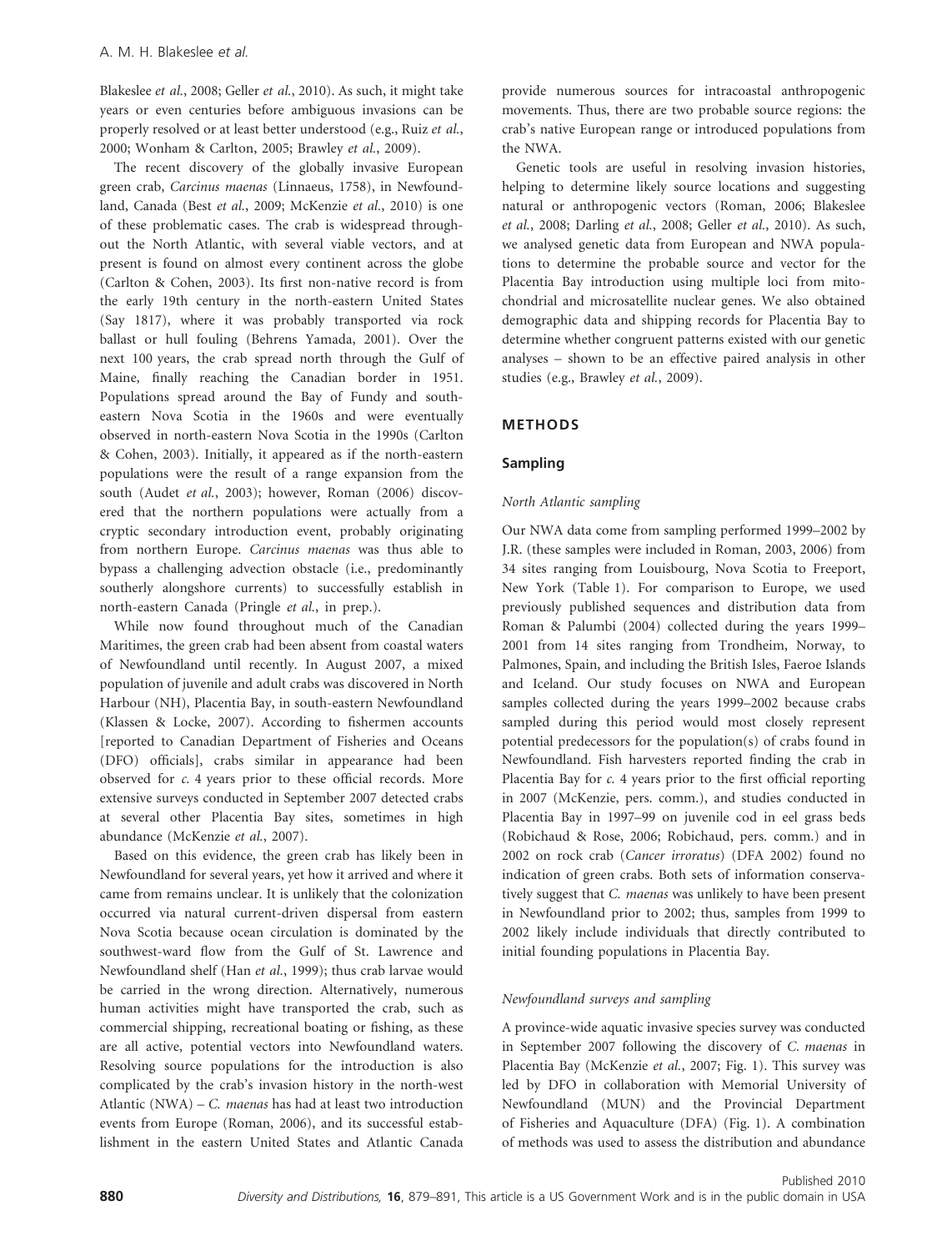Table 1 Site information for Europe, north-west Atlantic (NWA) and Newfoundland, including site codes, sample sizes, collection years and population-level genetic diversity (± standard deviation) in terms of haplotypes (H). Regions (bold), subregions (italics) and subdivisions (>) are also included, and totals (grey shading) are listed at the bottom of each. Numbers in parentheses within microsatellite sample size column are for the collection years 2000 and 2002, separately. European and NWA site information comes from Roman (2003), Roman & Palumbi (2004), and Roman (2006).

|                                                        | Site                             | Collection | mtDNA             | Microsatellite    | Haplotype         |  |
|--------------------------------------------------------|----------------------------------|------------|-------------------|-------------------|-------------------|--|
| Regions, subregions, and sites                         | code                             | year       | sample size $(n)$ | sample size $(n)$ | diversity $(H)$   |  |
| <b>Europe Region</b>                                   |                                  |            |                   |                   |                   |  |
| Palmones, Spain                                        | PAL                              | 2000       | 10                |                   | $0.93 \pm 0.07$   |  |
| Cádiz, Spain                                           | CAD                              | 2001       | 12                |                   | $0.85 \pm 0.07$   |  |
| Aveiro, Portugal                                       | <b>AVE</b>                       | 2001       | 24                |                   | $0.81 \pm 0.06$   |  |
| Bilbao, Spain                                          | BIL                              | 2001       | 15                |                   | $0.65 \pm 0.13$   |  |
| Roscoff, France                                        | <b>ROS</b>                       | 1999       | 16                |                   | $0.86 \pm 0.08$   |  |
| Fowey, UK                                              | FOW                              | 2001       | 14                |                   | $0.89 \pm 0.06$   |  |
| Hoek van Holland, the Netherlands                      | <b>HVH</b>                       | 2001       | 19                |                   | $0.81 \pm 0.06$   |  |
| Bremerhaven, Germany                                   | <b>BRE</b>                       | 2001       | 17                |                   | $0.87 \pm 0.07$   |  |
| Göteborg, Sweden                                       | GOT                              | 2001       | 15                |                   | $0.93 \pm 0.04$   |  |
| Oslo, Norway                                           | OSL                              | 2001       | 9                 |                   | $0.81 \pm 0.12$   |  |
| Mongstadt, Norway                                      | <b>MON</b>                       | 2001       | 24                |                   | $0.90 \pm 0.05$   |  |
| Trondheim, Norway                                      | <b>TRO</b>                       | 1999       | 7                 |                   | $0.95 \pm 0.10$   |  |
| Tórshavn, Faeroe Islands                               | FAE                              | 2001       | 20                |                   | $0.56 \pm 0.06$   |  |
| Seltjarnarnes, Iceland                                 | ICE                              | 2002       | 15                |                   | $0.00 \pm 0.00$   |  |
| Regional Total                                         |                                  |            | 217               | $\mathbf{0}$      | $0.88 \pm 0.01$   |  |
| <b>NWA Region</b>                                      |                                  |            |                   |                   |                   |  |
| United States/original introduction subregion          |                                  |            |                   |                   |                   |  |
| Freeport, New York                                     | FRE                              | 1999       | 17                |                   | $0.23 \pm 0.13$   |  |
| Rye, New York                                          | <b>RYE</b>                       | 2002       | 10                | 9                 | $0.00 \pm 0.00$   |  |
| Barnstable, Massachusetts                              | <b>BAR</b>                       | 2002       | 20                | 18                | $0.00 \pm 0.00$   |  |
| Winthrop, Massachusetts                                | <b>WIN</b>                       | 2000       | 11                |                   | $0.00 \pm 0.00$   |  |
| Nahant, Massachusetts                                  | <b>NAH</b>                       | 1999, 2002 | 31                | 21                | $0.00 \pm 0.00$   |  |
| Isles of Shoals, Maine                                 | <b>SHO</b>                       | 2002       | 20                | 19                | $0.10 \pm 0.09$   |  |
| Chebeaugue, Maine                                      | <b>CHB</b>                       | 2002       | 19                |                   | $0.00 \pm 0.00$   |  |
| New Harbor, Maine                                      | <b>NEW</b>                       | 2002       | 19                |                   | $0.11 \pm 0.09$   |  |
| Searsport, Maine                                       | <b>SEA</b>                       | 2001, 2002 | 33                | 15                | $0.12 \pm 0.07$   |  |
| Schoodic, Maine                                        | <b>SCH</b>                       | 2002       | 31                |                   | $0.06 \pm 0.06$   |  |
| Lubec, Maine                                           | LUB                              | 1999, 2002 | 33                | 5                 | $0.17 \pm 0.09$   |  |
| Subregional Total                                      |                                  |            | 244               | 87                | $0.07 \pm 0.02$   |  |
| Novo Scotia and New Brunswick/admixture zone subregion |                                  |            |                   |                   |                   |  |
| >Canadian Bay of Fundy subdivision                     |                                  |            |                   |                   |                   |  |
| Grand Manan Island, New Brunswick                      | <b>MAN</b>                       | 2002       | 22                |                   | $0.33 \pm 0.12$   |  |
| Chance Harbour, New Brunswick                          | <b>CHH</b>                       | 2000, 2002 | 28                | 25(5, 20)         | $0.27 \pm 0.11$   |  |
| West Quaco, New Brunswick                              | <b>WQC</b>                       | 2002       | 20                |                   | $0.36 \pm 0.13$   |  |
| Cape Enrage, New Brunswick                             | <b>ENR</b>                       | 2002       | 19                |                   | $0.58 \pm 0.12$   |  |
| Cape d'Or, Nova Scotia                                 | DOR                              | 2002       | 19                |                   | $0.30 \pm 0.13$   |  |
| Scots Bay, Nova Scotia                                 | <b>SCB</b>                       | 2001, 2002 | 37                |                   | $0.16 \pm 0.08$   |  |
| Port George, Nova Scotia                               | ${\rm PTG}$                      | 2002       | $20\,$            |                   | $0.19\pm0.11$     |  |
| Gulliver's Cove, Nova Scotia                           | GUL                              | 2000, 2002 | 33                | 29 (9, 20)        | $0.37 \pm 0.10$   |  |
| Grosses Coques, Nova Scotia                            | GRC                              | 2000, 2002 | 34                |                   | $0.64 \pm 0.07$   |  |
| Subdivision Total                                      |                                  |            | 232               | 54                | $0.37\,\pm\,0.04$ |  |
| >Central/western Scotian Shelf subdivision             |                                  |            |                   |                   |                   |  |
| Cape Sable, Nova Scotia                                | $\mathrm{C}\mathrm{P}\mathrm{S}$ | 2000, 2002 | 33                | 12                | $0.76 \pm 0.03$   |  |
| Sandy Point, Nova Scotia                               | SPT                              | 2000, 2002 | 30                | 27(12, 15)        | $0.79 \pm 0.03$   |  |
| Broad Cove, Nova Scotia                                | <b>BRC</b>                       | 2000, 2002 | 37                | 28                | $0.75 \pm 0.03$   |  |
| Chester, Nova Scotia                                   | <b>CHT</b>                       | 2000, 2002 | 39                |                   | $0.77\,\pm\,0.03$ |  |
| Halifax, Nova Scotia                                   | HAL                              | 2000, 2002 | 34                | 32(12, 20)        | $0.67 \pm 0.06$   |  |
| Subdivision Total                                      |                                  |            | 173               | 99                | $0.76 \pm 0.01$   |  |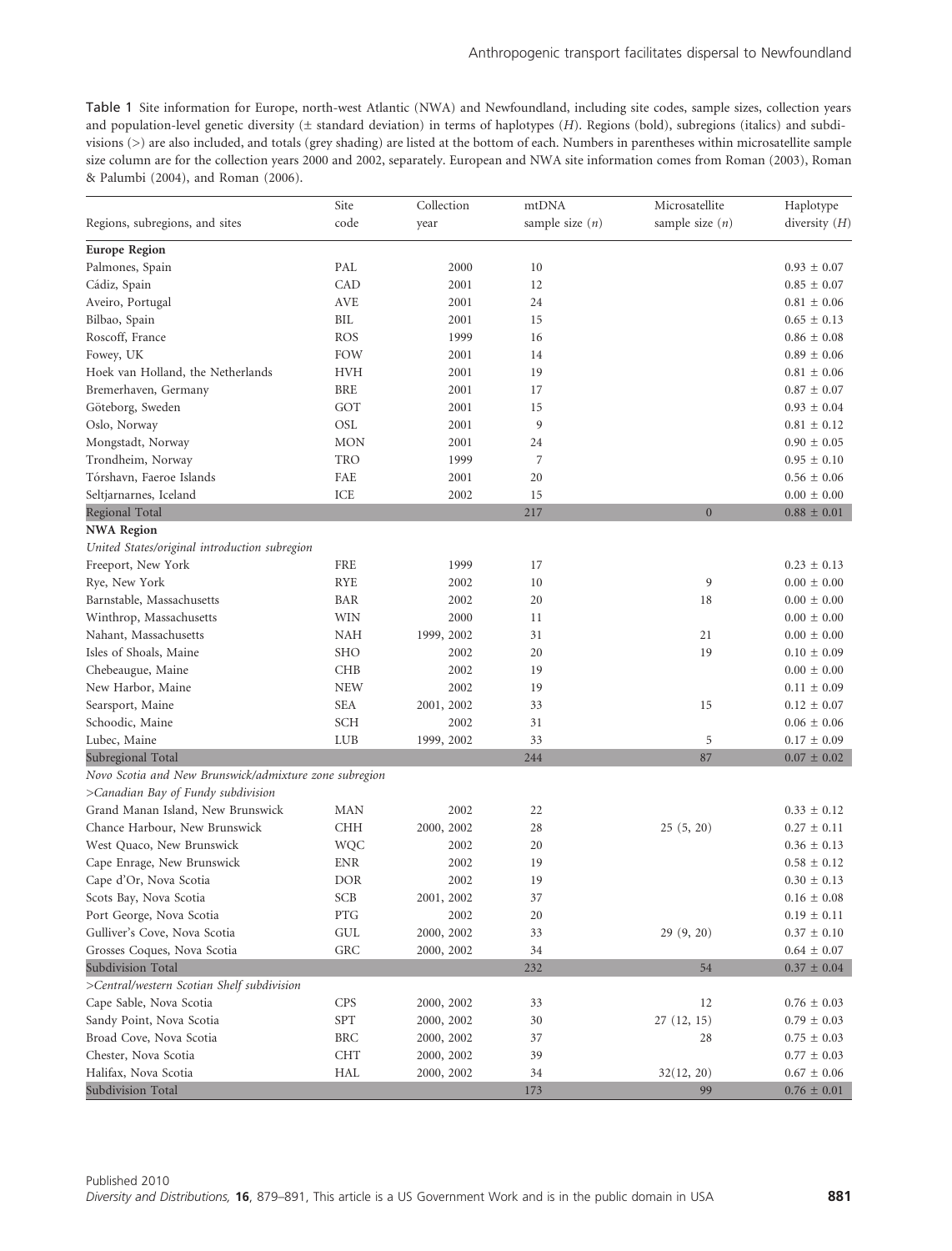#### Table 1 (Continued).

|                                                      | <b>Site</b> | Collection | mtDNA             | Microsatellite    | Haplotype       |
|------------------------------------------------------|-------------|------------|-------------------|-------------------|-----------------|
| Regions, subregions, and sites                       | code        | year       | sample size $(n)$ | sample size $(n)$ | diversity $(H)$ |
| Eastern Nova Scotia/secondary introduction subregion |             |            |                   |                   |                 |
| Musquodoboit, Nova Scotia                            | <b>MSO</b>  | 2000       | 10                |                   | $0.78 \pm 0.09$ |
| Murphy's Cove, Nova Scotia                           | <b>MUR</b>  | 2000, 2002 | 35                | 30(9, 21)         | $0.70 \pm 0.03$ |
| Torbay, Nova Scotia                                  | <b>TOR</b>  | 2000, 2002 | 35                |                   | $0.72 \pm 0.03$ |
| Canso, Nova Scotia                                   | <b>CAN</b>  | 2000       | 10                |                   | $0.73 \pm 0.12$ |
| Guysborough, Nova Scotia                             | <b>GUY</b>  | 2000, 2002 | 32                |                   | $0.68 \pm 0.06$ |
| Port Hawkesbury, Nova Scotia                         | <b>PTH</b>  | 2000, 2002 | 30                |                   | $0.69 \pm 0.05$ |
| St. Peters, Nova Scotia                              | <b>SPB</b>  | 2000, 2002 | 26                | 20                | $0.67 \pm 0.04$ |
| Louisbourg, Nova Scotia                              | LOU         | 2000, 2002 | 29                |                   | $0.69 \pm 0.02$ |
| Bayview, Nova Scotia                                 | BAY         | 2000, 2002 | 29                |                   | $0.65 \pm 0.04$ |
| Subregional Total                                    |             |            | 236               | 50 <sup>°</sup>   | $0.69 \pm 0.01$ |
| Regional Total                                       |             |            | 885               | 290               | $0.65 \pm 0.01$ |
| Placentia Bay, Newfoundland Region                   |             |            |                   |                   |                 |
| Come by Chance, Newfoundland                         | <b>CBC</b>  | 2007       | 20                | 26                | $0.73 \pm 0.05$ |
| North Harbour, Newfoundland                          | NH          | 2007       | 22                |                   | $0.54 \pm 0.07$ |
| <b>Regional Total</b>                                |             |            | 42                | 26                | $0.64 \pm 0.04$ |



Figure 1 Sample sites for Newfoundland 2007 Aquatic Invasive Species Survey. Sites where Carcinus maenas (Linnaeus, 1758) were present are in red, and those sites where the crab were not detected\* are in green. Stars indicate the sites at North Harbour (NH) and Come by Chance (CBC), where samples were taken for genetic analyses. \*After these surveys, crabs were detected in 2009 at a site on the west coast of Newfoundland in Stephenville (DFO 2010).

of C. maenas in shallow water (1–5 m depth), including modified whelk pots, shoreline observations, beach seines and SCUBA diver transects. All C. maenas samples were bagged, labelled and immediately frozen. Two sites within Placentia Bay – NH and Come by Chance (CBC) – were selected for genetic analyses (Fig. 1; Table 1) because NH has the highest abundance of C. maenas in Placentia Bay with a broad size distribution suggesting a well-established population, and CBC is the closest population to oil and gas refineries (thus a port where vessels may be discharging ballast water).

## Genetic analyses

## Mitochondrial sequencing

NWA and European samples were extracted using a 10% Chelex solution from gills or muscle tissue of periopods (Roman & Palumbi, 2004). Newfoundland samples were extracted with a standard cetyl trimethyl ammonium bromide (CTAB) protocol (France et al., 1996) from gill tissues. All samples were amplified and sequenced using a 502-base pair

Published 2010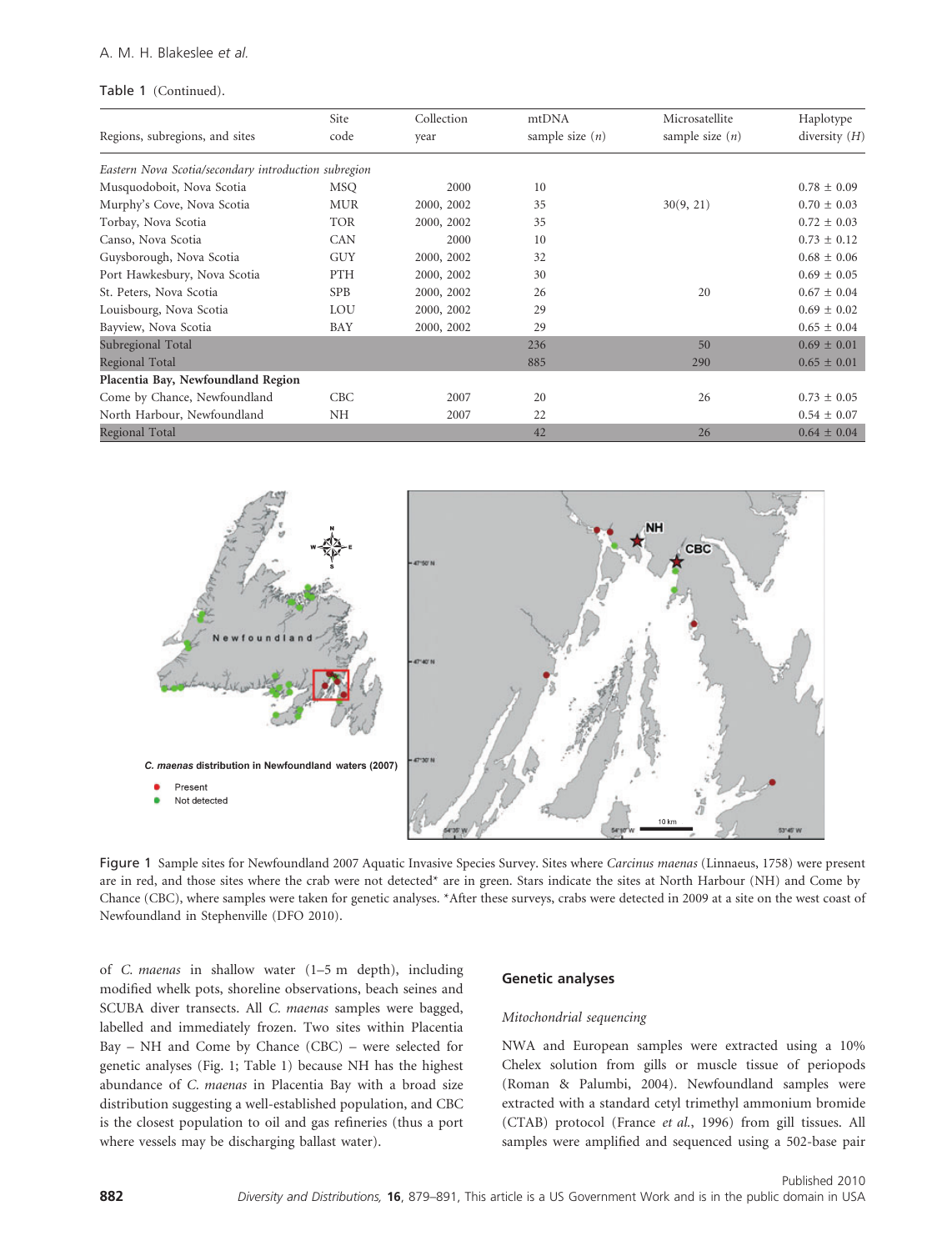fragment of the mitochondrial cytochrome oxidase I (COI) gene with primers and protocols designed for Carcinus (Roman & Palumbi, 2004), sequenced in both the forward and reverse directions, and aligned (with no gaps) by eye using the program SEQUENCHER 4.8 (Gene Codes Corporation, Ann Arbor, MI, USA). Two hundred and thirty European, 885 NWA and 42 Newfoundland (AY616437–AY616445, DQ523682–DQ523686, HQ129936-HQ129977) samples were included in mitochondrial analyses. Arlequin (Excoffier et al., 2005) was used to estimate genetic diversity indices and levels of population subdivision [analysis of molecular variance (AMOVA)] for NWA, European and Newfoundland populations, as well as to determine genetic relatedness between and among populations (pairwise  $\Phi_{ST}$ ). Pairwise  $\Phi_{ST}$  results were further explored using a multidimensional scaling (MDS) analysis (using Primer 6; Plymouth Marine Laboratory, UK) to look for spatial patterns between and among populations to determine the closest and most dissimilar connections between Newfoundland populations (individually and combined) and NWA and European populations. The closest connections are hypothesized to reveal likely source populations.

#### Microsatellite analyses

We genotyped 316 crabs (see Table 1) at microsatellite loci, Cma02EPA, Cma03EPA, Cma04EPA, Cma05EPA, Cma07EPA, Cma08EPA, Cma09EPA and Cma14EPA. Previously described annealing temperatures and PCR conditions (Tepolt et al., 2006) were adopted, with the exception of Cma08EPA (60°C annealing temperature). Amplified products were sized on an ABI 3730xl DNA Analyzer, and raw data were analysed using Genemarker v.1.60 (SoftGenetics, LLC, State College, PA, USA). Samples failing to amplify at three or more loci after two attempts were dropped from the data set; unfortunately, limits to DNA quality and quantity precluded amplification from all individuals in the mitochondrial analysis. We successfully genotyped 290 individuals from 19 NWA collections (14 sites, five of which were sampled in both 2000 and 2002) and 26 individuals from Placentia Bay, Newfoundland. Because European populations were excluded as direct sources for the Newfoundland introduction (see mitochondrial results), we did not include them in microsatellite analyses.

We adopted two methods to determine the most likely source(s) for the Newfoundland invasion. First, we utilized Bayesian inference in STRUCTURE v.2.2 (Falush et al., 2003), which predicts the population structure in the absence of a priori information on the spatial distribution of individuals by grouping genotypes into panmictic population clusters. We assessed likelihoods for models with the number of clusters ranging from  $K = 1$  to  $K = 8$ , conducting five independent Markov Chain Monte Carlo runs at each value of K. For each run,  $10^4$  generations were discarded as burn-in followed by  $10^5$ generations of data collection. Given independent sources for the two invasion fronts in the Canadian Maritimes, we adopted a model with uncorrelated allele frequencies while

allowing for admixture. To determine the value of K best representing the true population structure, we employed the method of Evanno et al. (2005). We subsequently assessed the probability of coancestry of Newfoundland crabs in each of the predicted clusters to determine likely sources. In addition, we conducted assignment tests using the software GENECLASS2 (Piry et al., 2004) based on the frequencies-based method of Paetkau et al. (1995). All 2000 and 2002 collection sites outside of Newfoundland were included as potential source populations. Assignments were made both for the Newfoundland population as a group and for individual crabs; probabilities for individual assignments were calculated through Monte Carlo resampling of 1000 simulated individuals.

We estimated the effective number of founders (the number of breeding individuals) establishing the Newfoundland population using the software nfcone (Anderson & Slatkin, 2007), which simulates the coalescent to estimate the likelihood of the number of ancestral founder lineages sampled from a known source. Based on assignment test results, we clustered crabs from populations comprising the most likely source area and used Placentia Bay individuals to represent the founding population. Simulations were run for  $10^5$  Monte Carlo repetitions for founding populations ranging in size from 2 to 200 individuals – preliminary simulations suggested 200 as a reasonable upper limit. Time since colonization was set at five generations, and the intrinsic rate of population growth was set at  $r = 0.5$ . Effective number of founding lineages was computed by importance sampling from the generated probability distribution (20,000 Monte Carlo repetitions).

## Newfoundland vessel traffic and ballast data

Shipping and vessel traffic information was obtained from ballast-water exchange reports provided by the Transport Canada National Ballast Water Database (focused on the 2005 and 2007 shipping seasons; data from prior years were not available) and the Eastern Canada Vessel Traffic Services, a database maintained by the Canadian Coast Guard (data included the years 2004–05). These data along with several east coast shipping and ballast-water risk reports, which had been assessed for a Newfoundland alternate ballast-water exchange zone study in McKenzie et al. (2010), were reviewed and compared with likely source populations determined in genetic analyses.

## RESULTS

## Placentia Bay demographic data

NH and CBC C. maenas displayed differences in abundance and size frequencies. NH crabs were more abundant and showed evidence of several size classes or cohorts, suggesting an established population, likely part of the system for several years (Fig. 2). The CBC population was less abundant, and smaller-size classes were most frequent. In native regions,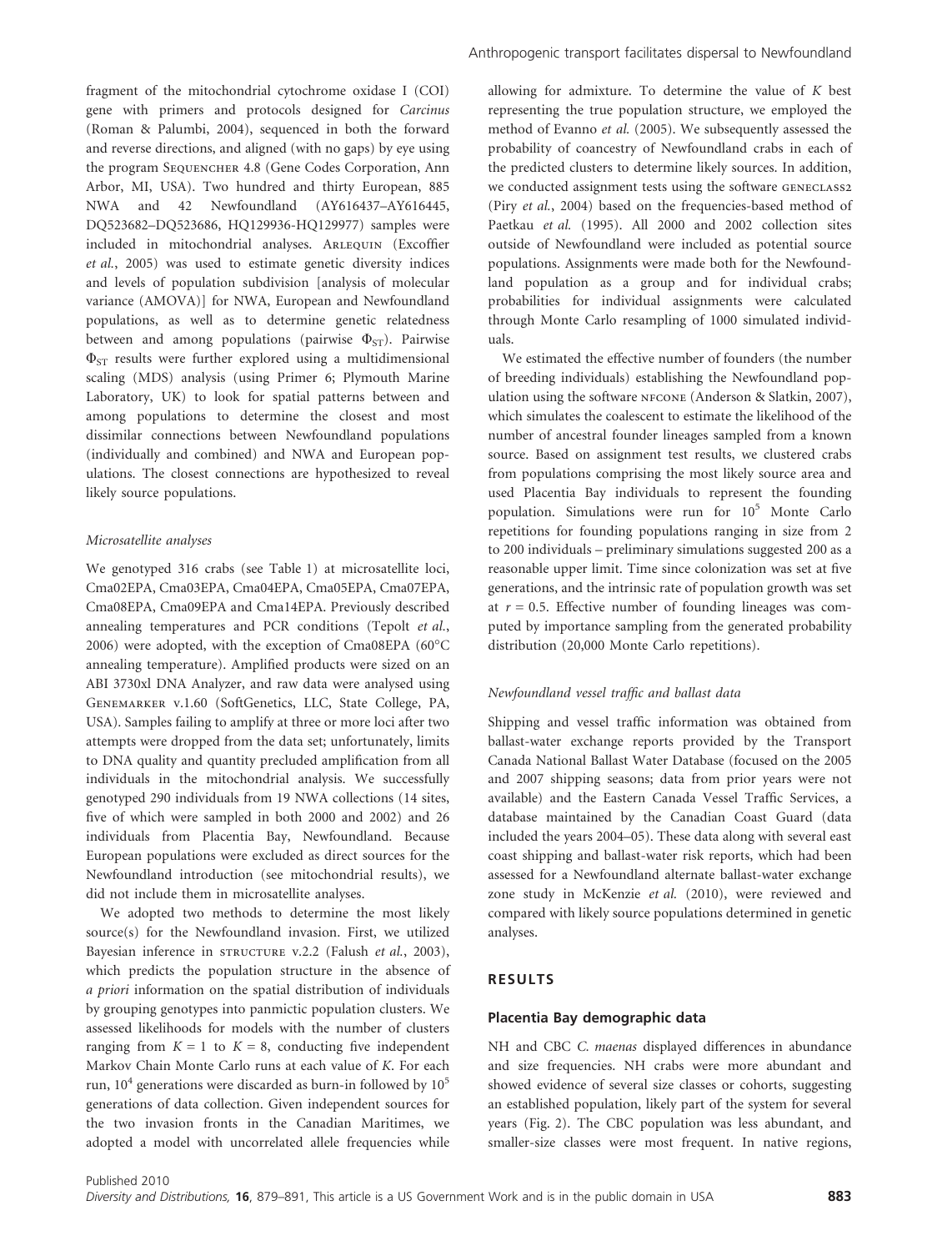

Figure 2 Size frequency distributions for Carcinus maenas (Linnaeus, 1758) crabs from the two Placentia Bay populations, (a) North Harbour (NH) and (b) Come by Chance (CBC). Sizes are based upon crab carapace width (CW).

C. maenas typically attains a size of c. 20- mm carapace width (CW) in its first year and increases in size by c. 20–33% per moult, likely once per year after maturity (Klein Breteler, 1975). Thus, roughly, crabs could be c. 45–70 mm CW by their fifth year (when rounding to intervals of 5 mm using 20– 33% increases per moult). Based on this size–age correlation, the largest C. maenas  $(> 70$  mm CW) observed in both populations, but especially NH, indicate that the crabs could be at least 5 years old, and if the founding population included small juveniles, this would date the introduction to c. 2002. It is important to note, however, that growth data are temperature dependent and crabs will grow slower in colder waters; thus Newfoundland crabs may deviate a bit from these size–age correlations. On the whole, these data suggest that C. maenas has been present in Placentia Bay for several years, and size frequency distributions (Fig. 2) suggest that NH is well established and possibly an older population than CBC.

#### Mitochondrial analyses

Sixty-four haplotypes were found among 1144 crabs in all three regions. Here, we focus on comparisons between Newfoundland and the other two regions (see Roman, 2006 for Europe versus NWA comparisons). Sixty-one haplotypes were observed in Europe, 10 in NWA and four in Placentia Bay. All four Newfoundland haplotypes were a subset of NWA haplotypes (Fig. 3, see Table S1 in Supporting Information). AMOVA analyses suggest significant differentiation of individuals within- and among populations and among regions when all individuals, sites and regions are included. However, when independently compared, NWA and Newfoundland regions were not significantly differentiated (FCT  $P = 0.606$ , while comparisons between Europe and Newfoundland were marginally differentiated (FCT  $P = 0.088$ ). These results suggest a closer connection (less differentiation) between Newfoundland and NWA as opposed to Newfound-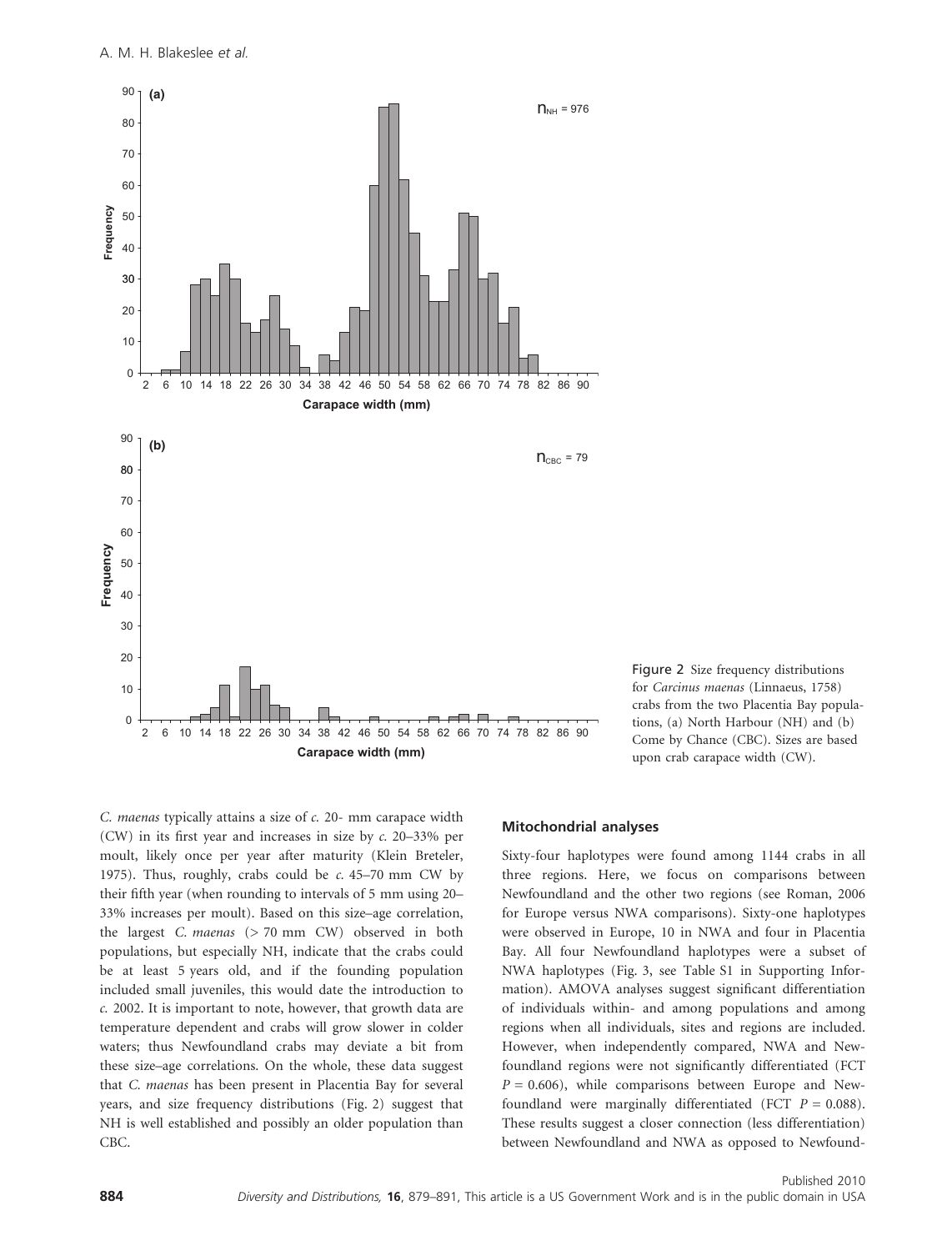

Figure 3 North-west Atlantic (NWA) and Newfoundland sites and haplotype frequency diagrams (pie charts) for populations collected between 1999 and 2002 for the NWA and 2007 for the recent Newfoundland introduction. Pie charts are relatively sized based on sample size within a site. See Table 1 for site information for each of these populations, and Supplemental Table S1 for population-level haplotype identities and frequencies for each site.

Table 2 AMOVA table of differentiation indices for the mitochondrial data for various regional, subregional and subdivision comparisons of north-west Atlantic (NWA) and NEA populations to the NFLD introduced populations. Values in bold are significant at  $P < 0.05$ .

|                                        | Differentiation indices |            |            |  |
|----------------------------------------|-------------------------|------------|------------|--|
| Comparison                             | <b>FST</b>              | <b>FSC</b> | <b>FCT</b> |  |
| Regional                               |                         |            |            |  |
| EUR vs. NWA vs. NFLD                   | 0.306                   | 0.269      | 0.051      |  |
| NWA vs. NFLD                           | 0.272                   | 0.316      | $-0.064$   |  |
| EUR vs. NFLD                           | 0.201                   | 0.139      | $0.072*$   |  |
| Subregional                            |                         |            |            |  |
| Original introduction (US) vs. NFLD    | 0.540                   | $-0.0009$  | 0.541      |  |
| Admixture zone vs. NFLD                | 0.144                   | 0.164      | $-0.024$   |  |
| Second introduction                    | 0.173                   | $-0.006$   | 0.178      |  |
| (E Nova Scotia) vs. NFLD               |                         |            |            |  |
| Admixture zone subdivisions            |                         |            |            |  |
| Canadian Bay of Fundy vs. NFLD         | 0.195                   | 0.031      | 0.169      |  |
| Central/western Scotian shelf vs. NFLD | 0.049                   | 0.035      | 0.014      |  |
| Central/western Scotian shelf vs. CBC  | 0.007                   | 0.034      | $-0.029$   |  |

CBC, Come by Chance.

\*Marginally significant,  $P < 0.10$ .

land and Europe (Table 2). In addition, Newfoundland's genetic diversity ( $H = 0.64 \pm 0.04$ ) is relatively high and not different from NWA's genetic diversity  $(H = 0.65 \pm 0.01)$ , while both are somewhat lower than Europe's genetic diversity  $(H = 0.88 \pm 0.01)$  (Table 1).

Our haplotype map (Fig. 3) clearly demonstrates the division of NWA populations into three distinct subregions: (1) the original 1800s introduction subregion (US populations); (2) an admixture zone where haplotypes from the two introduction events have mixed (Canadian Bay of Fundy and central/western Scotian Shelf populations); and (3) the secondary late-1900s introduction subregion (eastern Nova Scotian populations). As described, regional-level AMOVA analyses suggest a closer connection between NWA and Newfoundland. However, when analysed at a finer scale, only subregion 2 (the admixture zone) was not significantly differentiated (FCT  $P = 0.477$ ) from Newfoundland. When further subdivided into Canadian Bay of Fundy and central/western Scotian shelf groups, the Canadian Bay of Fundy was significantly differentiated from Newfoundland (FCT  $P = 0.014$ ), while the central/western Scotian Shelf was not (FCT  $P = 0.185$ ), which was especially true for CBC (FCT  $P = 0.709$ ) (Table 2).

Pairwise comparisons of haplotype frequencies also suggest the admixture zone as the likely source area for the Newfoundland introduction when the two Placentia Bay populations were both combined and explored independently (see Table S2). Our MDS plot demonstrates a clear separation of the NWA into distinct subregions (Fig. 4), and the two Newfoundland populations aligned themselves more closely with Nova Scotian populations than either Europe or the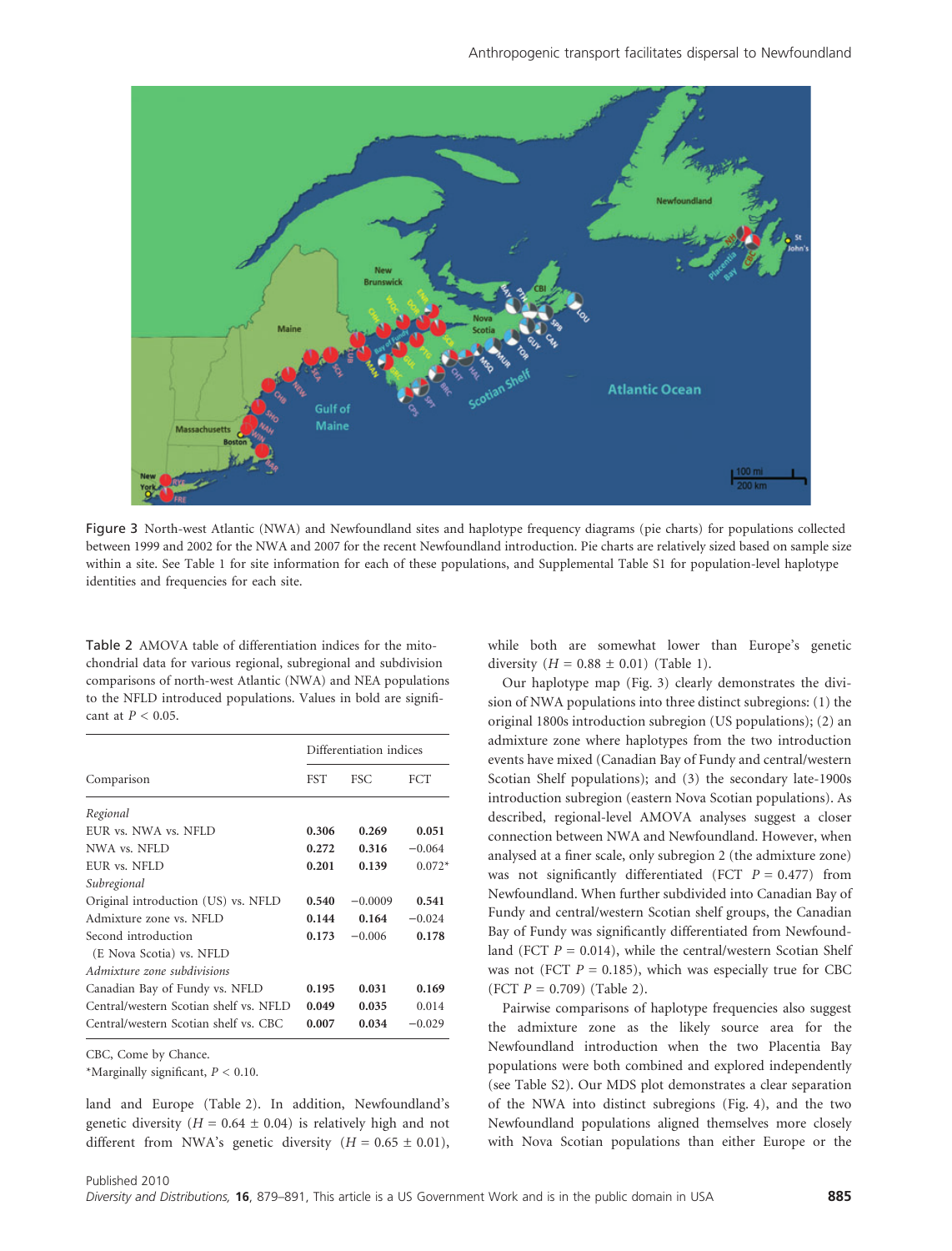

United States, and this was especially true for CBC, which is located among central/western Scotian Shelf populations, like Halifax.

## Microsatellite analyses

Bayesian inference of population structure for Newfoundland and NWA strongly supports a model with two genetically differentiated populations (Fig. 5a). Crabs collected from the United States and New Brunswick were uniformly assigned to cluster 1 (overall proportional membership  $= 0.94$ ), and crabs from eastern Nova Scotia assigned strongly to cluster 2 (Fig. 5b); these clusters reliably correspond to the two historical invasions in the early 1800s and late 1900s. In contrast, individuals collected from intervening sites in the central/western Scotian Shelf displayed various levels of mixed ancestry between clusters 1 and 2, consistent with admixture between the two historical introductions. Similarly, crabs from Newfoundland also showed mixed ancestry. Mean coancestry of Newfoundland crabs in clusters 1 and 2 was 0.46 and 0.54, respectively, while mean coancestry of central/western Scotian Shelf crabs was 0.31 and 0.69, respectively (Fig. 5c).

Figure 4 Multidimensional scaling plot of pairwise  $\Phi_{ST}$  values for Carcinus maenas (Linnaeus, 1758) in Europe, north-west Atlantic (NWA) and Placentia Bay (PB), Newfoundland. Newfoundland includes a combined Placentia Bay population (in dark orange) and individual populations (in lighter orange), Come by Chance (CBC) and North Harbour (NH). Overall, the Placentia Bay populations are spatially closest to central/western Scotian shelf populations, and this connection is especially strong for CBC.

Group-level assignment tests indicated that the most probable origin for Newfoundland genotypes was Cape Sable (99.84% probability), followed by Broad Cove (0.16%), both of which are found along the central/western Scotian Shelf. This is broadly consistent with individual assignments, where highest probability source populations were within the admixture zone 80% of the time (Table 3), although in these analyses Broad Cove was most frequently recognized as the highest probability source (9 out of the 26 Newfoundland individuals). Finally, an estimate of the effective number of founders establishing Placentia Bay was found to be 30 crabs (30.2), with 95% confidence intervals of 18.7–57.0 crabs.

## Vessel traffic/ballast data

## National data

In our analyses of shipping traffic between the Maritime Provinces and Placentia Bay via the Transport Canada National Ballast Water Database, we found major source locations for vessels entering CBC (the only Placentia Bay destination in the database) from the following Maritime



Figure 5 Results of Bayesian clustering analysis. (a) Plot of  $\Delta K$  versus K indicating that models with number of clusters  $K = 2$  are best supported by the data. (b) Individual assignment of crabs to one of  $K = 2$  clusters (grey and white shading). Each individual is represented by a vertical line divided into two segments indicating proportional membership in the two clusters. (c) Group assignments, indicating mean proportional membership in  $K = 2$  clusters (grey and white shading). Width of bars representing groups is scaled to sample.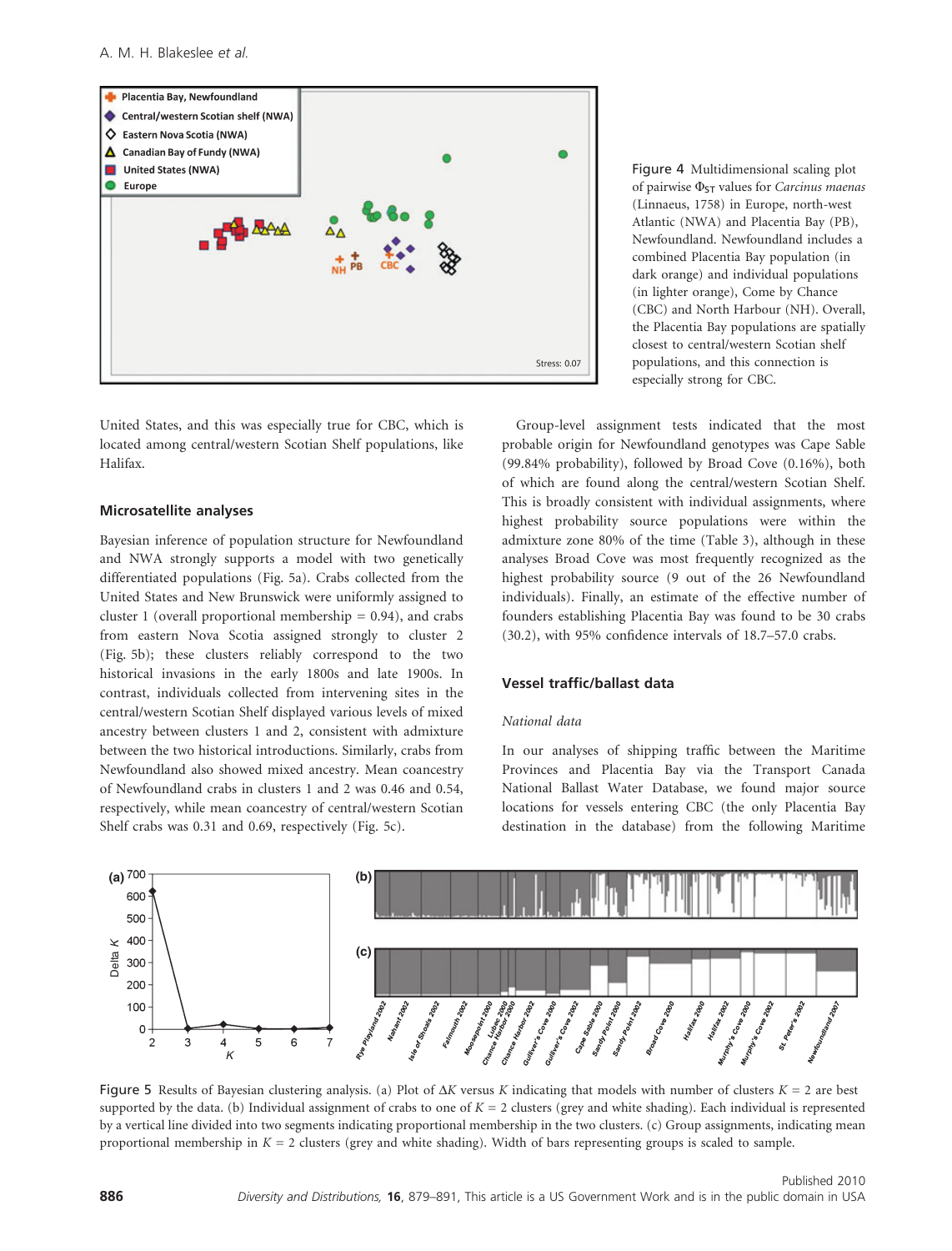Anthropogenic transport facilitates dispersal to Newfoundland

| Table 3 Individual assignment tests for     |
|---------------------------------------------|
| microsatellite analysis. For each New-      |
| foundland individual, the probability of    |
| assignment $P$ (the probability of an indi- |
| vidual with the observed genotype occur-    |
| ring in the potential source population) is |
| shown for the three most likely sources.    |
| Assignments to sources in the admixture     |
| zone (Cape Sable to Halifax in central/     |
| western Nova Scotia) are indicated in bold  |
| (80% of most probable assignments). Site    |
| codes and collection year (see Table 1) are |
| listed below each assignment.               |
|                                             |

| <b>NFLD</b><br>individual | Assignment 1    | $\boldsymbol{P}$ | Assignment 2    | $\boldsymbol{P}$ | Assignment 3    | $\boldsymbol{P}$ |
|---------------------------|-----------------|------------------|-----------------|------------------|-----------------|------------------|
| 1                         | SPT 2002        | 0.553            | <b>HAL 2000</b> | 0.474            | <b>CHH 2000</b> | 0.429            |
| $\overline{c}$            | <b>HAL 2002</b> | 0.540            | <b>CPS 2000</b> | 0.498            | <b>BRC 2000</b> | 0.339            |
| 3                         | <b>BRC 2000</b> | 0.330            | <b>CHH 2000</b> | 0.243            | <b>HAL 2002</b> | 0.185            |
| $\overline{4}$            | <b>CPS 2000</b> | 0.627            | <b>BRC 2000</b> | 0.522            | SPT 2002        | 0.189            |
| 5                         | <b>BRC 2000</b> | 0.592            | <b>CPS 2000</b> | 0.426            | SPB 2002        | 0.218            |
| 6                         | <b>CPS 2000</b> | 0.282            | <b>BRC 2000</b> | 0.120            | SPT 2002        | 0.091            |
| 7                         | <b>RYE 2002</b> | 0.066            | CHH 2002        | 0.031            | SHO 2002        | 0.027            |
| 8                         | <b>BRC 2000</b> | 0.793            | <b>CPS 2000</b> | 0.383            | <b>HAL 2002</b> | 0.255            |
| 9                         | <b>MUR 2002</b> | 0.478            | SPT 2002        | 0.423            | <b>MUR 2000</b> | 0.354            |
| 10                        | <b>CPS 2000</b> | 0.840            | <b>BRC 2000</b> | 0.284            | <b>HAL 2002</b> | 0.273            |
| 11                        | LUB 1999        | 0.682            | <b>BAR 2002</b> | 0.574            | SHO 2002        | 0.474            |
| 12                        | <b>BRC 2000</b> | 0.838            | <b>HAL 2002</b> | 0.803            | <b>MUR 2002</b> | 0.731            |
| 13                        | <b>HAL 2002</b> | 0.977            | <b>BRC 2000</b> | 0.920            | <b>CPS 2000</b> | 0.852            |
| 14                        | <b>GUL 2000</b> | 0.139            | <b>CPS 2000</b> | 0.122            | CHH 2000        | 0.113            |
| 15                        | <b>CPS 2000</b> | 0.797            | <b>MUR 2002</b> | 0.784            | <b>BRC 2000</b> | 0.765            |
| 16                        | <b>BRC 2000</b> | 0.982            | SPB 2002        | 0.981            | SPT 2002        | 0.971            |
| 17                        | <b>HAL 2000</b> | 0.202            | CHH 2002        | 0.176            | SPT 2002        | 0.123            |
| 18                        | <b>HAL 2000</b> | 0.369            | <b>HAL 2002</b> | 0.359            | LUB 1999        | 0.302            |
| 19                        | <b>BRC 2000</b> | 0.793            | <b>CPS 2000</b> | 0.503            | <b>GUL 2000</b> | 0.347            |
| 20                        | CHH 2002        | 0.172            | SPT 2002        | 0.163            | <b>BRC 2000</b> | 0.159            |
| 21                        | <b>BRC 2000</b> | 0.625            | LUB 1999        | 0.424            | <b>CHH 2000</b> | 0.349            |
| 22                        | <b>CPS 2000</b> | 0.188            | LUB 1999        | 0.174            | CHH 2002        | 0.168            |
| 23                        | SPB 2002        | 0.998            | SPT 2002        | 0.962            | <b>HAL 2002</b> | 0.953            |
| 24                        | <b>HAL 2002</b> | 0.825            | <b>MUR 2002</b> | 0.780            | <b>BRC 2000</b> | 0.744            |
| 25                        | <b>BRC 2000</b> | 0.897            | <b>CPS 2000</b> | 0.880            | <b>HAL 2002</b> | 0.876            |
| 26                        | <b>BRC 2000</b> | 0.697            | <b>CPS 2000</b> | 0.375            | <b>GUL 2002</b> | 0.346            |

locations: Dalhousie and Saint John (New Brunswick); and Halifax, Dartmouth, and Point Tupper (Nova Scotia) (see Fig. S1). Saint John, Halifax and Dartmouth are all found within the admixture zone. Consistent with this information, data from the Canadian Coast Guard – Eastern Canada Region database for the 2004–05 shipping season included entries in Placentia Bay for CBC as well as two others, Whiffen Head and Argentia. Vessels travelling to these Newfoundland ports originated from the same four Maritime sites: Dalhousie, Saint John, Halifax and Dartmouth; as well as three additional sites in eastern Nova Scotia: Canso, North Sydney and Sydney.

#### International data

In reviewing studies of international shipping data (see review in McKenzie et al., 2010) to Placentia Bay, the ports at CBC, Whiffen Head and Argentia were consistently found to be the most frequented by international shipping traffic. In particular, the majority of vessels (85%) entering CBC during the 2000 shipping season used water ballast. Tankers make up the majority of ships frequenting CBC; c. 50% of sampled tankers had conducted ballast exchange in either coastal or oceanic waters. Source locations for ships discharging ballast in Newfoundland waters were primarily from the north-eastern United States (Carver & Mallet, 2002). In addition, international shipping data provided by Transport Canada for traffic entering 18 Newfoundland ports in 2003 listed 646 vessels from 43 different locations (five different continents). CBC received a large number of these international vessels  $(n = 111)$ , and most (52%) had travelled from North American ports, primarily the eastern United States (McKenzie et al., 2010).

#### **DISCUSSION**

Prior to human influence, marine dispersals were constrained by natural forces such as oceanic and coastal currents and the various associated challenges for successful settlement and establishment (e.g., finding suitable habitat and avoiding Allee effects). Currently, anthropogenic global transport, which is often associated with enhanced propagule pressure (e.g., via multiple introduction events), has allowed species to circumvent these obstacles and move to locations that were once challenging or near impossible to access (Ruiz et al., 1997; Wilson et al., 2009).

In the NWA, C. maenas has overcome the difficulties of advective dispersal via anthropogenic aid at least twice in the past 20 or 30 years. The first event was in the late 20th century, when a secondary introduction to the Canadian Maritimes allowed the crab to overcome advective downstream currents impacting northward range expansion from the United States (Roman, 2006). The second event is the Newfoundland introduction documented here. South-eastern Newfoundland is geographically quite distant from easternmost locations in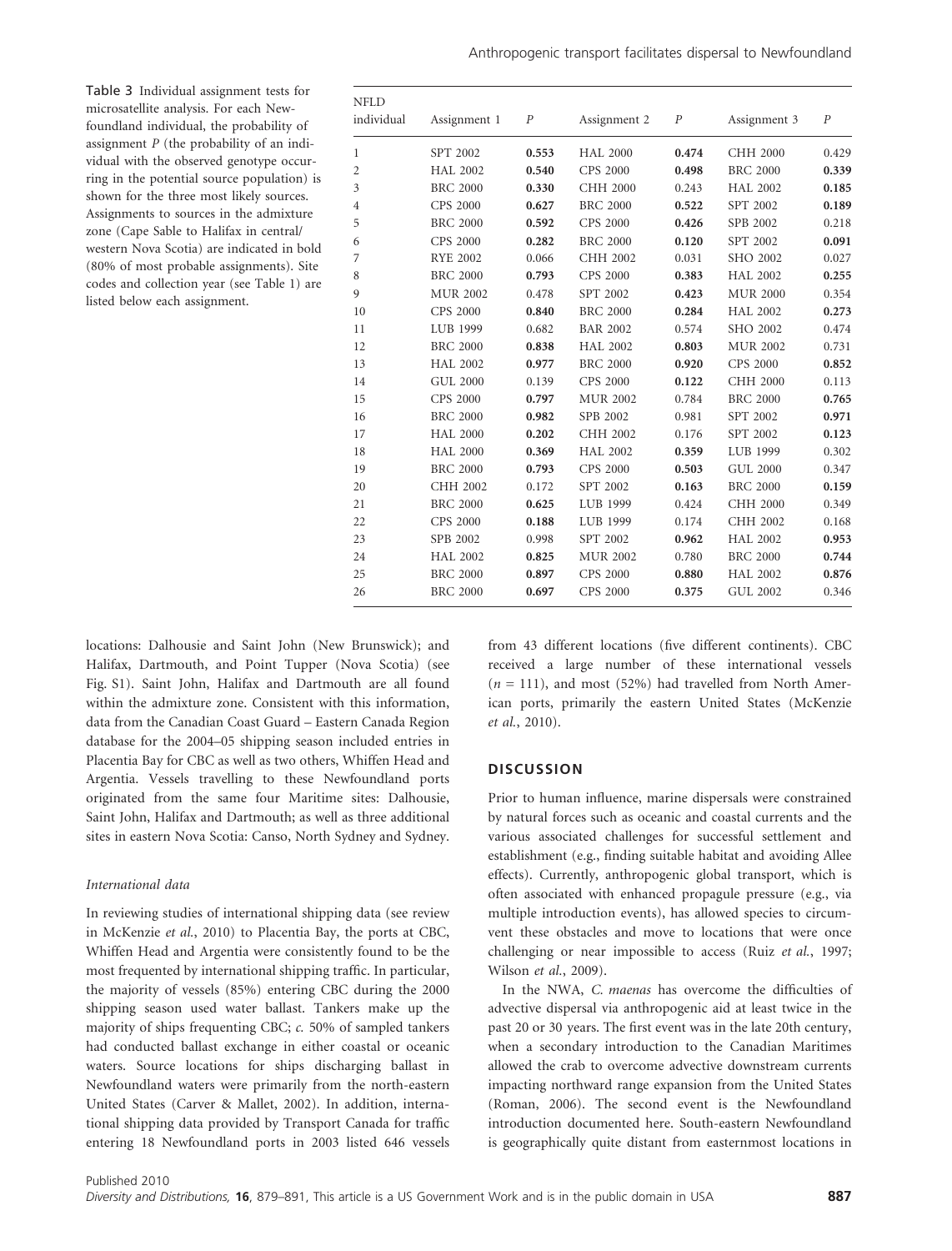Nova Scotia  $(c. 450 \text{ km})$ , and source populations from the central/western Scotian Shelf are even farther (c. 800 km from Halifax to Placentia Bay). Moreover, the ocean circulation along the Scotian Shelf is dominated by a southwest-ward flow of water from the Gulf of St. Lawrence and the Newfoundland shelf (Han et al., 1999; Han & Loder, 2003; Han et al., 2008), so any naturally dispersing larvae would actually be pushed downstream away from Newfoundland. In short, the overall mean flow would not be able to transport larvae from Nova Scotia to Newfoundland. Anthropogenic transport, however, has easily and repeatedly transcended this barrier allowing C. maenas to establish Placentia Bay.

## Determining source and timing of introduction

Our results strongly suggest a NWA and particularly Nova Scotian origin for the Newfoundland populations of C. maenas rather than a direct introduction from Europe. Specifically, source populations for the Newfoundland introduction likely came from an area in Nova Scotia characterized by a mixture of diversity from the 19th- and 20th-century introduction events to North America. These populations exhibit mixed ancestry at nuclear microsatellite and mitochondrial loci between two well-defined population clusters reflecting both the earlier and later introductions (Figs 3–5). In particular, several mitochondrial analyses (Table 2, Fig. 4, see Table S2) suggest the central/ western Scotian Shelf (Halifax to Cape Sable) to be the most likely source area, especially for CBC, which can be clearly located within the cluster of these Scotian populations. Assignment tests for microsatellite data also consistently specify collection sites in this admixture zone as the most probable sources (Table 3), and individual crabs show distinct signatures of genetic admixture not observed in either eastern Nova Scotia, New Brunswick or the United States (Fig. 5). Although an introduction from the admixture zone appears the most plausible explanation for our results, we cannot definitively rule out an alternative hypothesis for multiple introductions from northern and southern NWA populations followed by in situ admixture (essentially resulting in Placentia Bay populations that 'mimic' the genetic composition of the admixture zone). This explanation is clearly less parsimonious than an introduction from the admixture zone, especially considering the presence of major ports, such as Halifax, within the area and congruent patterns in our molecular markers.

Although analyses of both mitochondrial and nuclear genetic loci indicate admixture between the two NWA invasion fronts, there appear to be differences between the two marker systems in terms of the geographic extent of the admixture zone. Specifically, mitochondrial data suggest that genetic introgression from the more recently introduced, northern C. maenas population has extended well into the western Bay of Fundy (Fig. 3). In contrast, microsatellite data show very little evidence of admixture at northern Bay of Fundy sites, and introgression of north-eastern Nova Scotian alleles is low even at sites along the southern Bay of Fundy (Fig. 5). Recent analyses suggest that the mitochondrial admixture zone continues to shift as prevailing currents drive larval recruitment primarily to the southwest (Pringle et al., in prep.), and these dynamics should be expected to result in similar shifts at nuclear loci. However, theoretical models (supported by a substantial body of empirical evidence) have shown that maternally inherited alleles are likely to introgress more rapidly than those that are biparentally inherited, particularly in cases of hybridization between populations with unequal densities (Chan & Levin, 2005; Wirtz, 1999).

Finally, a slight but discernable difference in haplotype frequencies was detected between the two Placentia Bay populations. More specifically, pairwise comparisons of haplotype frequencies demonstrated probable source matches for Placentia Bay from the central/western Scotian Shelf (Fig. 4). However, this trend was much stronger when CBC was independent of NH, possibly suggesting differing source vectors, source locations or timing of introduction between the populations; in addition, demographic data might also support NH as an older population (Fig. 2). On the other hand, given the geographic and genetic closeness between NH and CBC, this difference might simply be owing to sampling – more sampling could result in greater haplotypic convergence between the two populations. Regardless of whether we group these populations or not, our mitochondrial results still suggest that the Nova Scotian admixture zone is the most likely source area for the Newfoundland invasion.

## Probable vectors

Many vectors have been responsible for the numerous introductions of C. maenas that have occurred globally, including vessel traffic and shipping (e.g., fishing vessels and gear, solid and water ballast, hull fouling); accidental transport with target aquaculture species; live seafood and baitworm trades; and aquaria escapees (Carlton & Cohen, 2003). The latter two are not currently active vectors between Newfoundland and Nova Scotia, and the movement of aquaculture products between provinces is monitored and subject to introduction and transfer regulations, making this a less likely vector as well (McKenzie, pers. comm.). This therefore leaves vessel traffic and shipping as the most likely vector candidates for the Newfoundland introduction.

Placentia Bay is one of the busiest bays in Newfoundland with multiple users, including commercial shipping, commercial and recreational fishing and recreational vessels. Presently, no regulations require commercial ships to exchange ballast when travelling between Canadian ports (Canada Shipping Act 2006, Transport Canada 2007); ballast-carrying ships are thus a highly likely vector for the Newfoundland introduction, especially given the strong connection we found in our shipping analyses between the Scotian Shelf (including Halifax) and CBC (see Fig. S1). CBC has the only oil refinery in Newfoundland, with the capacity to process more than 100,000 barrels of oil a day, making it a heavily utilized port for ballastcarrying ships, including those originating in the admixture zone. Furthermore, a recent Canadian risk assessment (to

Published 2010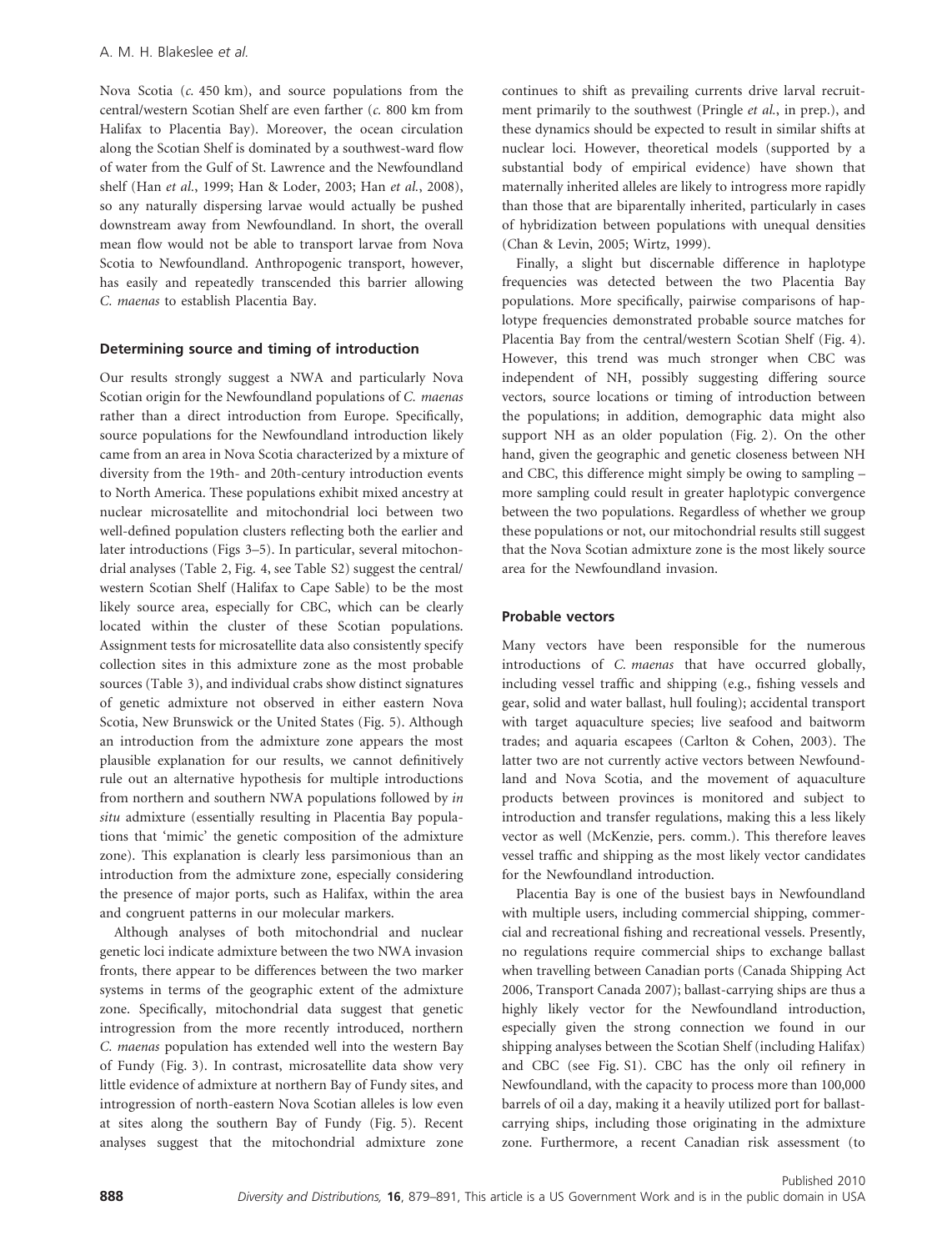establish alternate ballast exchange zones for the Newfoundland and Labrador region) expressed concern that current shipping practices, and specifically ships originating from the Canadian Maritimes and North-eastern United States may be responsible for present and future introductions of aquatic invasive species to Newfoundland (McKenzie et al., 2010). Even though ballast-carrying ships are a highly probable introduction vector for Placentia Bay, we cannot dismiss the potential role of fishing and recreational vessels as alternative vectors, since such vessels have been found to inadvertently carry hitchhiking species on boats or fishing gear (Darbyson, 2006; Klassen & Locke, 2007). It is therefore possible that multiple vectors contributed to the spread of C. maenas to Newfoundland.

## CONCLUSION

Carcinus maenas continues to expand its global reach, and efforts to control its movements have yet to halt its momentum. In Newfoundland, mitigation and eradication attempts have only had marginal success. In 2008 and 2009, several Newfoundland organizations – DFO, DFA, MUN and local fish harvesters with the Fish Food and Allied Workers union – conducted experimental mitigation harvesting activities in NH. In 2008, more than  $25,000$  pounds, or  $c$ . 350,000 individual green crabs, were removed via harvesting in 20 days. Unfortunately, even with mitigation attempts, C. maenas has continued to spread to new areas of Placentia Bay, and valuable eelgrass beds and local fisheries have become threatened (DFO 2010). The crab has even extended its invasive range far from Placentia Bay: in 2009, C. maenas individuals were discovered along the western Newfoundland coast (DFO 2010). Such continued anthropogenic movement around the island poses considerable risk to other coastal regions.

Although the green crab is highly abundant in many areas of Placentia Bay, our genetic analyses suggest that the invasion could have derived from as few as 30 founding individuals (reflecting effective founder size, not census size, which could have been larger). Despite this substantial population bottleneck associated with Newfoundland colonization, Placentia Bay has relatively high genetic diversity (Table 1), which has also been observed in other invasive green crab populations, including Nova Scotia, South Africa and Australia (Roman & Darling, 2007). The fact that little diversity has been lost in Placentia Bay compared with source populations (Table 1) may reflect the importance of demographic parameters in determining the diversity of invasive populations; i.e., rapid population increase following initial bottlenecks could allow colonizing populations to avoid significant losses of diversity relative to their sources, a further sign that invasive species need not exhibit characteristics typical of small founding populations (Roman & Darling, 2007; Wilson et al., 2009). Similar findings in other regions (Tepolt et al. 2009) imply that the species is capable of overcoming relatively extreme population bottlenecks associated with introduction, representing a significant challenge to vector management.

The importance of determining introduction vectors and making appropriate management decisions to reduce the risk of invasion is vital in controlling the impact that this and future invaders can have on the environment and economy around the world. Long-distance dispersal events can greatly increase the range of invasive species, and non-native populations can be important secondary sources of introduction, not only via natural dispersal but also through anthropogenic vectors – potentially allowing species to overcome considerable natural barriers and become established in previously unattainable regions (Wilson et al., 2009). As such, measures aimed at preventing these movements should be an immediate priority, or hitchhiking species, particularly those with invasive qualities, can continue to spread and establish in regions across the globe.

## ACKNOWLEDGEMENTS

We thank Kiley Best, Caitlin Hamer, Bob O'Donnell, Phil Sargent, Andrew Vickerson and Terri Wells for field and laboratory help, and the Sloan Foundation's Census of Marine Life for supporting the work. A.M.H.B. thanks Greg Ruiz, Whitman Miller, the Marine Invasions Lab and the Plant Ecology lab at SERC for support and use of facilities. A.M.H.B. also thanks Ray Houghton for graphics assistance.

## **REFERENCES**

- Anderson, E.C. & Slatkin, M. (2007) Estimation of the number of individuals founding colonized populations. Evolution, 61, 972–983.
- Audet, D., Davis, D.S., Miron, G., Moriyasu, M., Benhalima, K. & Campbell, R. (2003) Geographic expansion of a nonindigenous crab, Carcinus maenas (L.), along the Nova Scotian shore into the southeastern Gulf of St Lawrence, Canada. Journal of Shellfish Research, 22, 255–262.
- Behrens Yamada, S. (2001) Global Invader: The European Green Crab. Oregon Sea Grant, Corvallis.
- Best, K., McKenzie, C.H. & Couturier, C. (2009) Early life stage biology of a new population of green crab, Carcinus maenas, in Placentia Bay: implications for mussel culture in Newfoundland. Agriculture Association of Canada Special Publication, 15, 48–50.
- Blakeslee, A.M.H., Byers, J.E. & Lesser, M.P. (2008) Solving cryptogenic histories using host and parasite molecular genetics: the resolution of Littorina littorea's North American origin. Molecular Ecology, 17, 3684–3696.
- Brawley, S.H., Coyer, J.A., Blakeslee, A.M.H., Olsen, J.L., Hoarau, G., Johnson, L.E., Byers, J.E. & Stam, W.T. (2009) Historical invasions of the intertidal zone of Atlantic North America associated with distinctive patterns of trade and emigration. Proceedings of the National Academy of Sciences USA, 106, 8239–8244.
- Canada Shipping Act (2006) Ballast Water Control and Management Regulations (SOR/2006-129). Available at: http://laws.justice.gc.ca/en/SOR-2006-129/ (accessed 15 July 2009).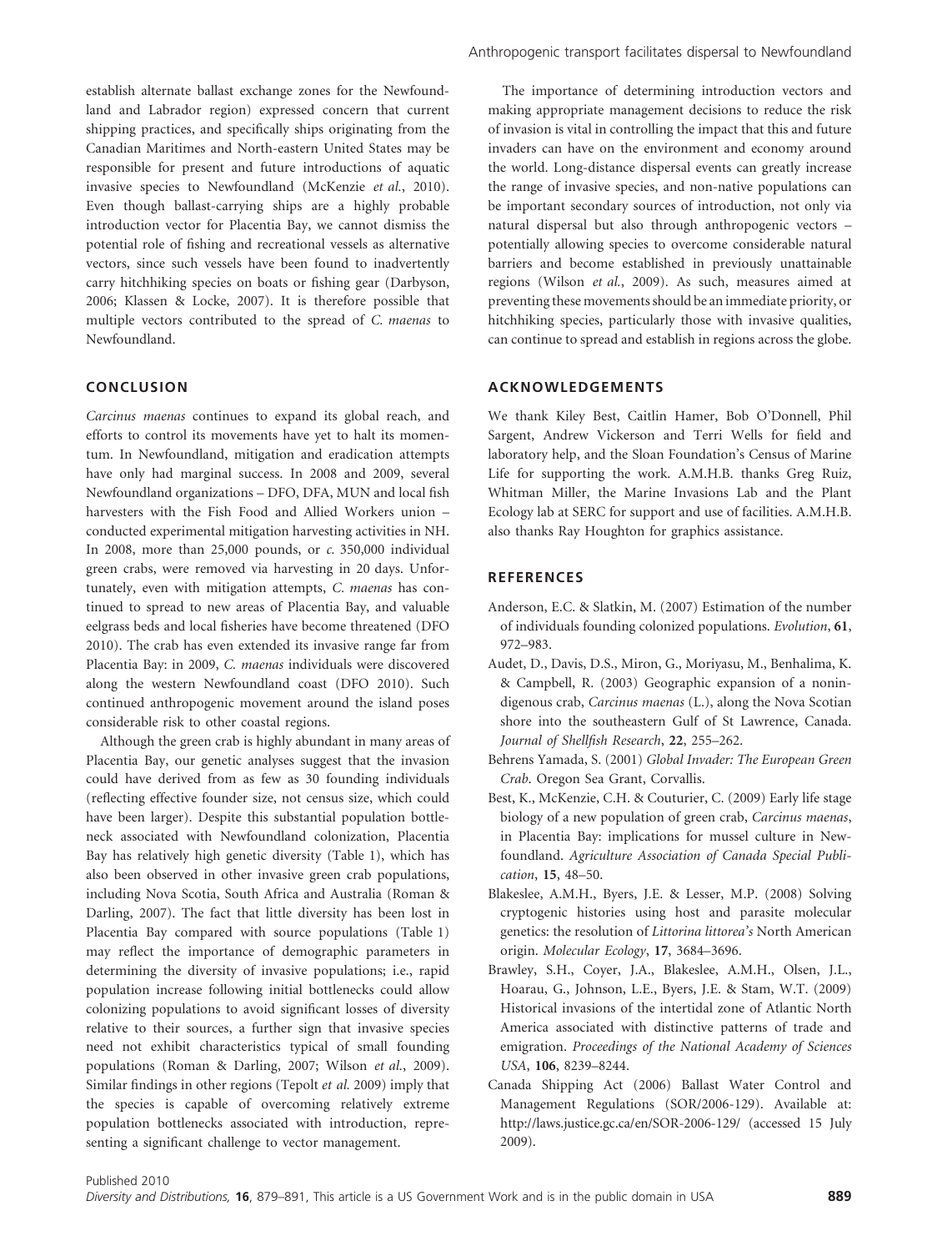- Carlton, J.T. & Cohen, A.N. (2003) Episodic global dispersal in shallow water marine organisms: the case history of the European shore crabs Carcinus maenas and C. aestuarii. Journal of Biogeography, 30, 1809–1820.
- Carver, C.E. & Mallet, A.L. (2002) An assessment of the risk of ballast water-mediated introduction of non-indigenous phytoplankton and zooplankton into Atlantic Canadian waters, Mallet Research Services Ltd., Dartmouth, Nova Scotia.
- Chan, K.M.A. & Levin, S.A. (2005) Leaky prezygotic isolation and porous genomes: rapid introgression of maternally inherited DNA. Evolution, 59, 720–729.
- Darbyson, E.A. (2006) Local vectors of spread of the green crab (Carcinus maenas) and the clubbed tunicate (Styela clava) in the southern Gulf of St. Lawrence, Canada. MSc Thesis, Dalhousie University, Halifax, Nova Scotia.
- Darling, J.A., Bagley, M.J., Roman, J., Tepolt, C.K. & Geller, J.B. (2008) Genetic patterns across multiple introductions of the globally invasive crab genus Carcinus. Molecular Ecology, 17, 4992–5007.
- DFA (2002) Rock crab surveys conducted Placentia Bay and Fortune Bay. Fisheries Diversification Program: FDP 358-2. Government of Newfoundland and Labrador. Available at: http://www.fishaq.gov.nl.ca/research\_development/fdp/fdp\_ 358-2.pdf (accessed 19 February 2010).
- DFO (2010) Ecological assessment of the invasive European green crab, Carcinus maenas, in Newfoundland 2007–2009. DFO Canadian Science Advisory Secretariat Proceedings Series, 2010/033.
- Evanno, G., Regnaut, S. & Goudet, J. (2005) Detecting the number of clusters of individuals using the software STRUCTURE: a simulation study. Molecular Ecology, 14, 2611–2620.
- Excoffier, L., Laval, G. & Schneider, S. (2005) Arlequin ver 3.0: an integrated software package for population genetics data analysis. Evolutionary Bioinformatics Online, 1, 47–50.
- Falush, D., Stephens, M. & Pritchard, J.K. (2003) Inference of population structure using multilocus genotype data: Linked loci and correlated allele frequencies. Genetics, 164, 1567-1587.
- France, S.C., Rosel, P.E., Agenbroad, J.E., Mullineaux, L.S. & Kocher, T.D. (1996) DNA sequence variation of mitochondrial large-subunit rRNA provides support for a two subclass organization of the Anthozoa (Cnidaria). Molecular Marine Biology and Biotechnology, 5, 77–86.
- Geller, J.B., Walton, E., Grosholz., E. & Ruiz, G. (1997) Cryptic invasions of the crab Carcinus detected by molecular phylogeography. Molecular Ecology, 6, 256–262.
- Geller, J.B., Darling, J.A. & Carlton, J.T. (2010) Genetic Perspectives on marine biological invasions. Annual Review of Marine Science, 2, 367–393.
- Han, G. & Loder, J.W. (2003) Three-Dimensional seasonalmean circulation and hydrography on the eastern Scotian Shelf. Journal of Geophysical Research, 108, 1–21.
- Han, G., Loder, J.W. & Smith, P.C. (1999) Seasonal–mean hydrography and circulation in the Gulf of St. Lawrence and on the Eastern Scotian and Southern Newfoundland Shelves. Journal of Physical Oceanography, 29, 1279–1301.
- Han, G., Lu, Z., Wang, Z., Helbig, J., Chen, N. & deYoung, B. (2008) Seasonal variability of the Labrador Current and shelf circulation off Newfoundland. Journal of Geophysical Research, 113, C10013.
- Klassen, G. & Locke, A. (2007) A biological synopsis of the European green crab, Carcinus maenas. Canadian Manuscript Report of Fisheries and Aquatic Sciences, 2818,  $1 - 75$ .
- Klein Breteler, W.C.M. (1975) Laboratory experiments on the influence of environmental factors on the frequency of moulting and the increase in size at moulting of juvenile shore crabs, Carcinus maenas. Netherlands Journal of Sea Research, 9, 100–120.
- McKenzie, C.H., Baines, T., Best, K., Boland, R., Dawe, E., Deibel, D., Drover, D., Johnson, E., Kenny, S., Macneill, S., Mouland, D., O'Donnell, R., Park, L., Sargent, P., Vickers, C. & Vickerson, A. (2007) The European green crab, Carcinus maenas, in Placentia Bay, Newfoundland AIS Survey 2007. Proceedings of Aquatic Invasive Species Newfoundland Workshop. St. John's, NL, November 16, 2007.
- McKenzie, C.H., Han, G., He, M., Baines, T. & Maillet, G. (2010) Alternate ballast exchange zones for the Newfoundland and Labrador region-an aquatic invasive species risk assessment based on oceanographic modeling, ecologically and biologically significant areas and sustainability of fisheries. Aquaculture Canadian Science Advisory Council, CSAS 2010/087.
- Paetkau, D., Calvert, W., Stirling, I. & Strobeck, C. (1995) Microsatellite analysis of population structure in Canadian polar bears. Molecular Ecology, 4, 347–354.
- Piry, S., Alapetite, A., Cornuet, J.M., Paetkau, D., Baudouin, L. & Estoup, A. (2004) GeneClass2: a software for genetic assignment and first-generation migrant detection. Journal of Heredity, 95, 536–539.
- Robichaud, D. & Rose, G.A. (2006) Density-dependent distribution of demersal juvenile Atlantic cod (Gadus morhua) in Placentia Bay, Newfoundland. ICES Journal of Marine Science, 63, 766–774.
- Roman, J. (2003) Tracking anthropogenic change in the North Atlantic using genetic tools. PhD Thesis. Harvard University, Cambridge, MA.
- Roman, J. (2006) Diluting the founder effect: cryptic invasions expand a marine invader's range. Proceedings of the Royal Society B: Biological Sciences, 273, 2453–2459.
- Roman, J. & Darling, J. (2007) Paradox lost: genetic variation and the success of aquatic invasions. Trends in Ecology and Evolution, 22, 454–464.
- Roman, J. & Palumbi, S.R. (2004) A global invader at home: population structure of the green crab, Carcinus maenas, in Europe. Molecular Ecology, 13, 2891–2898.
- Ruiz, G.M., Carlton, J.T., Grosholz, E.D. & Hines, A.H. (1997) Global invasions of marine and estuarine habitats by nonindigenous species: mechanisms, extent, and consequences. American Zoologist, 37, 621–632.
- Ruiz, G.M., Fofonoff, P., Carlton, J.T., Wonham, M.J. & Hines, A.H. (2000) Invasions of coastal marine communities in